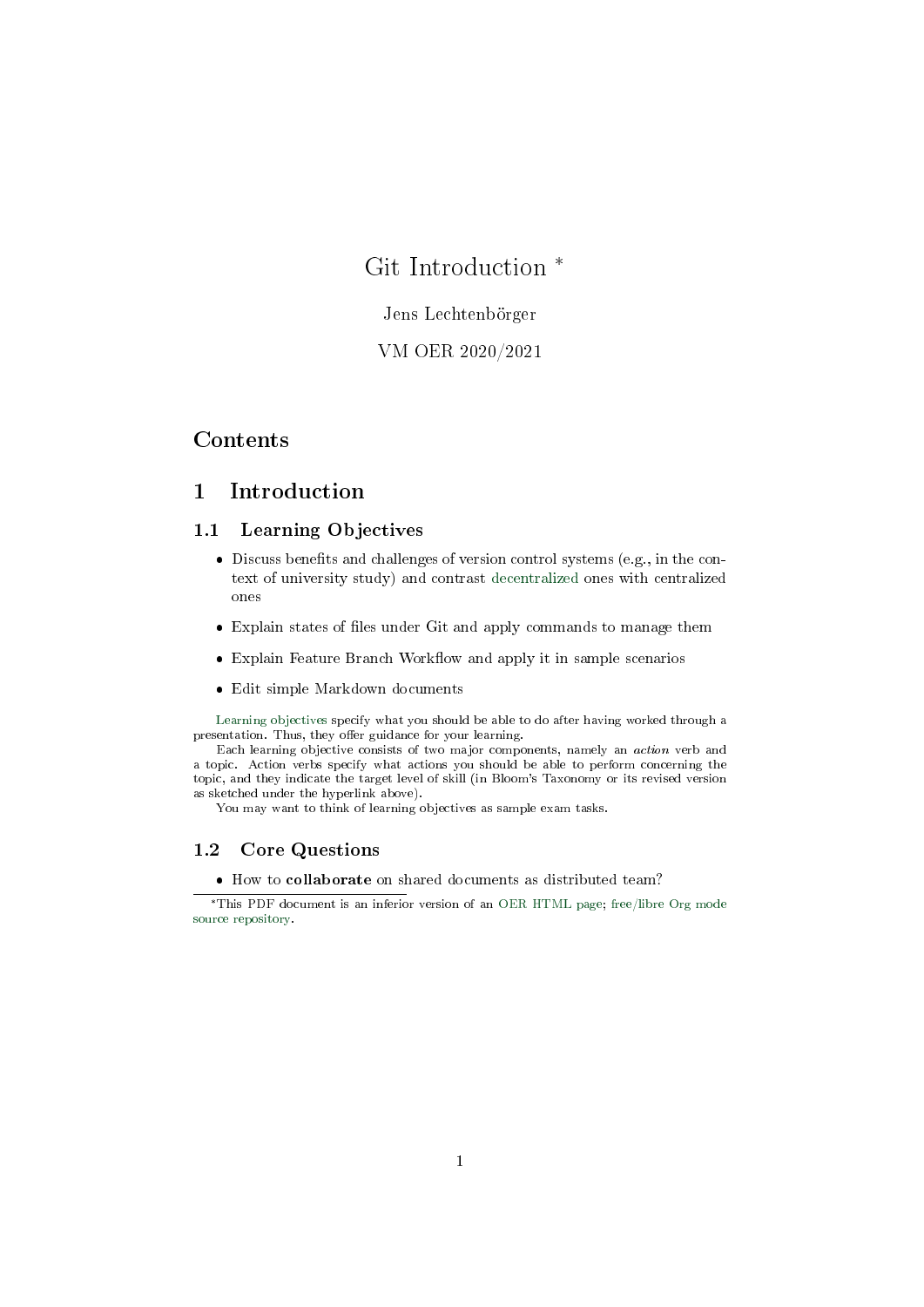| Commits in master touching lisp/gnus/mml-sec.el                                                     |                |  |
|-----------------------------------------------------------------------------------------------------|----------------|--|
| f02ce3b * ; Add fixme comments re passworXGlenn Morris                                              | 2 weeks        |  |
| d3437ea * Replace some obsolete functions>Glenn Morris                                              | 3 weeks        |  |
| 5c7dd8a * Update copyright year to 2018<br>Paul Eggert                                              | 3 months       |  |
| bc511a6 * Prefer HTTPS to FTP and HTTP inPaul Eggert                                                | 6 months       |  |
|                                                                                                     |                |  |
| Merge from origin/emacs-25<br>$bcf244e$ *<br>Paul Eqgert                                            | 1 year         |  |
|                                                                                                     |                |  |
| * Update copyright year to 2017 Paul Eggert<br>5badc81                                              | 1 year         |  |
| 37b9099 *  <br>Paul Eqgert                                                                          | 2 years        |  |
|                                                                                                     |                |  |
|                                                                                                     |                |  |
| 56df617   * Address compilation warnings >Glenn Morris                                              | 2 years        |  |
| Remove compat code from some >Lars Ingebrigtsen<br>$f3cdf9c * I$                                    | 2 years        |  |
| Remove several gnus-util complars Ingebrigtsen<br>$9efc29a * I$                                     | 2 years        |  |
| f466bf3 *   Remove the gnus-union alias Lars Ingebrigtsen                                           | 2 years        |  |
|                                                                                                     |                |  |
| Fix encoding problem introductars Ingebrigtsen<br>46ef01f *                                         | 2 years        |  |
| Fix epg-related compilation vilars Ingebrigtsen<br>$93c3363 * 1$                                    | 2 years        |  |
| $37cf445 * I$<br>Remove XEmacs compat function>Lars Ingebrigtsen                                    | 2 years        |  |
|                                                                                                     |                |  |
| 22e239c * Compare recipient and keys case>David Edmondson                                           | 2 years        |  |
|                                                                                                     | 2 years        |  |
|                                                                                                     |                |  |
| e85e0d5 * Add some missing version tags. Glenn Morris                                               |                |  |
| 5213ded * Refactor mml-smime.el. mml1991.>Jens Lechtenboera<br>U:%%-                                | 2 vears        |  |
| $magit-log: emacs$ Top $(19,0)$ (Magit Log -1)                                                      |                |  |
| Commit emacs-25.0.91~48 limited to file lisp/gnus/mml-sec.el                                        |                |  |
| Compare recipient and keys case-insensitively                                                       |                |  |
|                                                                                                     |                |  |
| * lisp/qnus/mml2015.el: (mml-secure-check-user-id): When comparing a                                |                |  |
| recipient address with that from a key, do so in a case insensitive                                 |                |  |
| manner (bug#22603).                                                                                 |                |  |
|                                                                                                     |                |  |
| 1 file changed, 4 insertions(+), 4 deletions(-)                                                     |                |  |
| $lisp/gnus/mml-sec.el$   8 $+++---$                                                                 |                |  |
|                                                                                                     |                |  |
|                                                                                                     |                |  |
| lisp/gnus/mml-sec.el                                                                                |                |  |
|                                                                                                     |                |  |
| (catch 'break                                                                                       |                |  |
| (dolist (uid uids nil)                                                                              |                |  |
| (if (and (stringp (epg-user-id-string uid))                                                         |                |  |
| (equal (car (mail-header-parse-address                                                              |                |  |
| (epg-user-id-string uid)))                                                                          |                |  |
| (car (mail-header-parse-address                                                                     |                |  |
| recipient)))                                                                                        |                |  |
| (equal (downcase (car (mail-header-parse-address                                                    |                |  |
| (epq-user-id-string uid))))                                                                         |                |  |
| modified<br>@@ -655,10 +655,10 @@ mml-secure-check-user-id                                          |                |  |
| (downcase (car (mail-header-parse-address<br>$31\%$ $(21, 0)$<br>$U:$ %% -<br>magit-revision: emacs | (Magit Rev -1) |  |

Figure 1: "Magit screenshot" under [CC0 1.0;](https://creativecommons.org/publicdomain/zero/1.0/) from [GitLab](https://gitlab.com/oer/figures/blob/master/screenshots/magit.png)

- Consider multiple people working on multiple files
	- \* Potentially in parallel on the same file
	- \* Think of group exercise sheet, project documentation, source code
- How to keep track of who changed what why?
- $\bullet$  How to support unified/integrated end result?

#### 1.3 Your Experiences?

- Briefly write down your own experiences.
	- Did you collaborate on documents
		- \* by sending them via e-mail,
		- \* by using shared (cloud) storage (e.g., Sciebo with OnlyOffice, Google),
		- \* by using collaborative editors (e.g., Sciebo with OnlyOffice, [Ether](https://pad.riseup.net/)[pad,](https://pad.riseup.net/) [CodiMD,](https://pad.gwdg.de/) Overleaf)
		- \* by using version control systems (e.g., Git, SVN),
		- \* by using other means?
	- Why did you choose what alternative? What challenges arose? Do you bother to read Terms of Service when you entrust "your" documents and thoughts (each individual keystroke, including "deleted" parts) to third parties (e.g., in the cloud)?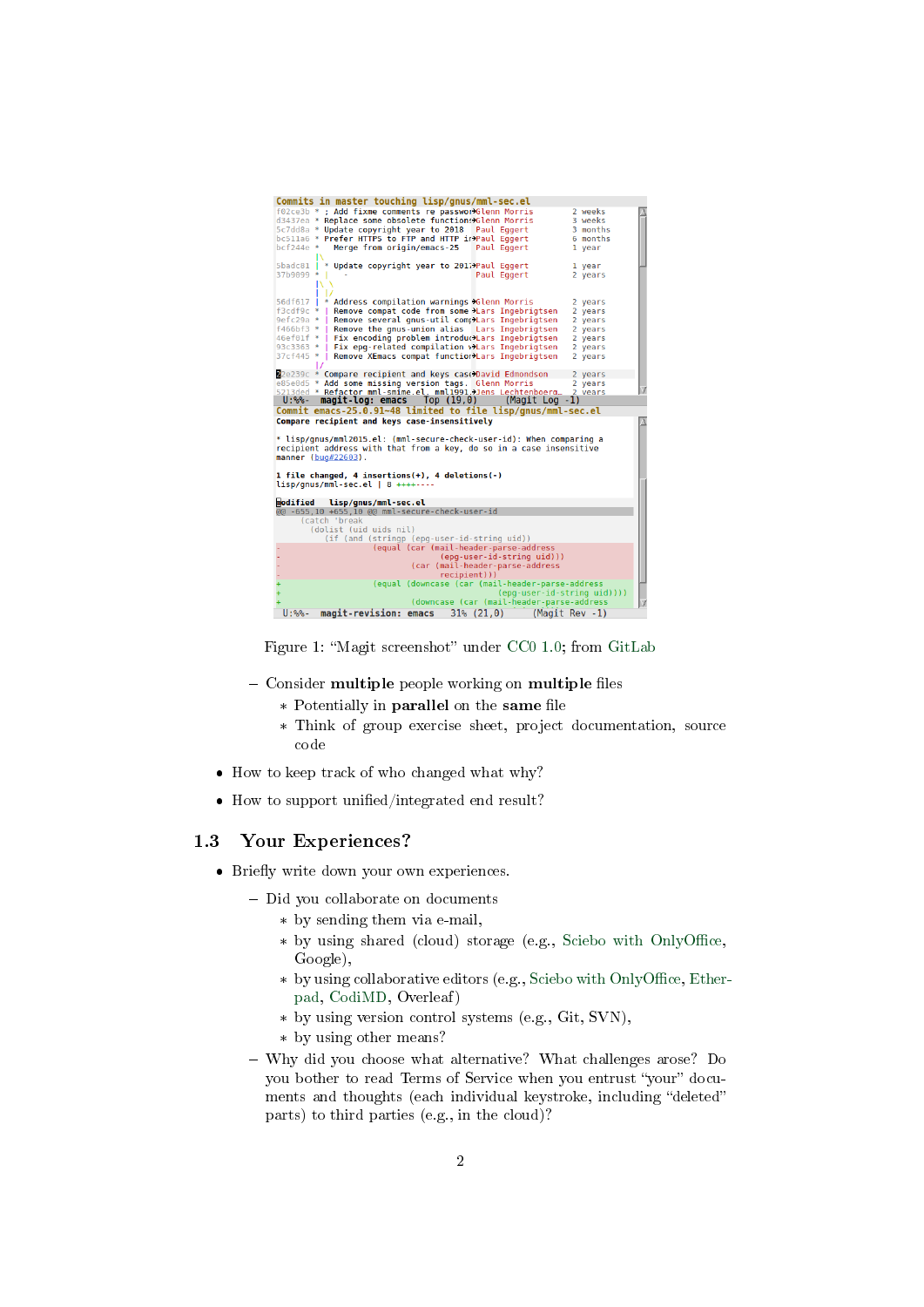## 1.4 Version Control Systems (VCSs)

- Synonyms: Version/source code/revision control system, source code management (VCS, SCM)
- Collaboration on repository of documents
	- Each document going through various versions/revisions
		- \* Each document improved by various authors
			- · April 2012, Linux kernel 3.2: [1,316 developers from 226 com](https://www.linux.com/learn/counting-contributions-who-wrote-linux-32)[panies](https://www.linux.com/learn/counting-contributions-who-wrote-linux-32)

#### 1.4.1 Major VCS features

- VCS keeps track of history
	- Who changed what why when?



Figure 2: "Meeting arrows" under [CC0 1.0;](https://creativecommons.org/publicdomain/zero/1.0/) rotated from [Pixabay](https://pixabay.com/en/arrows-center-inside-middle-2033963/)

- VCS supports merging of versions into unified/integrated version
	- $-$  Integrate intermediate versions of single file with changes by multiple authors
- Copying of files is obsolete with VCSs
	- Do not create copies of files with names such as Git-Intro-Final-1.1.txt or Git-Intro-Final-reviewed-Alice.txt
		- \* Instead, use VCS mechanism, e.g., use [tags](https://git-scm.com/book/en/v2/Git-Basics-Tagging) with Git

## 2 Git Concepts

### 2.1 Git: A Decentralized VCS

- Various VCSs exist
	- E.g.: Git, BitKeeper, SVN, CVS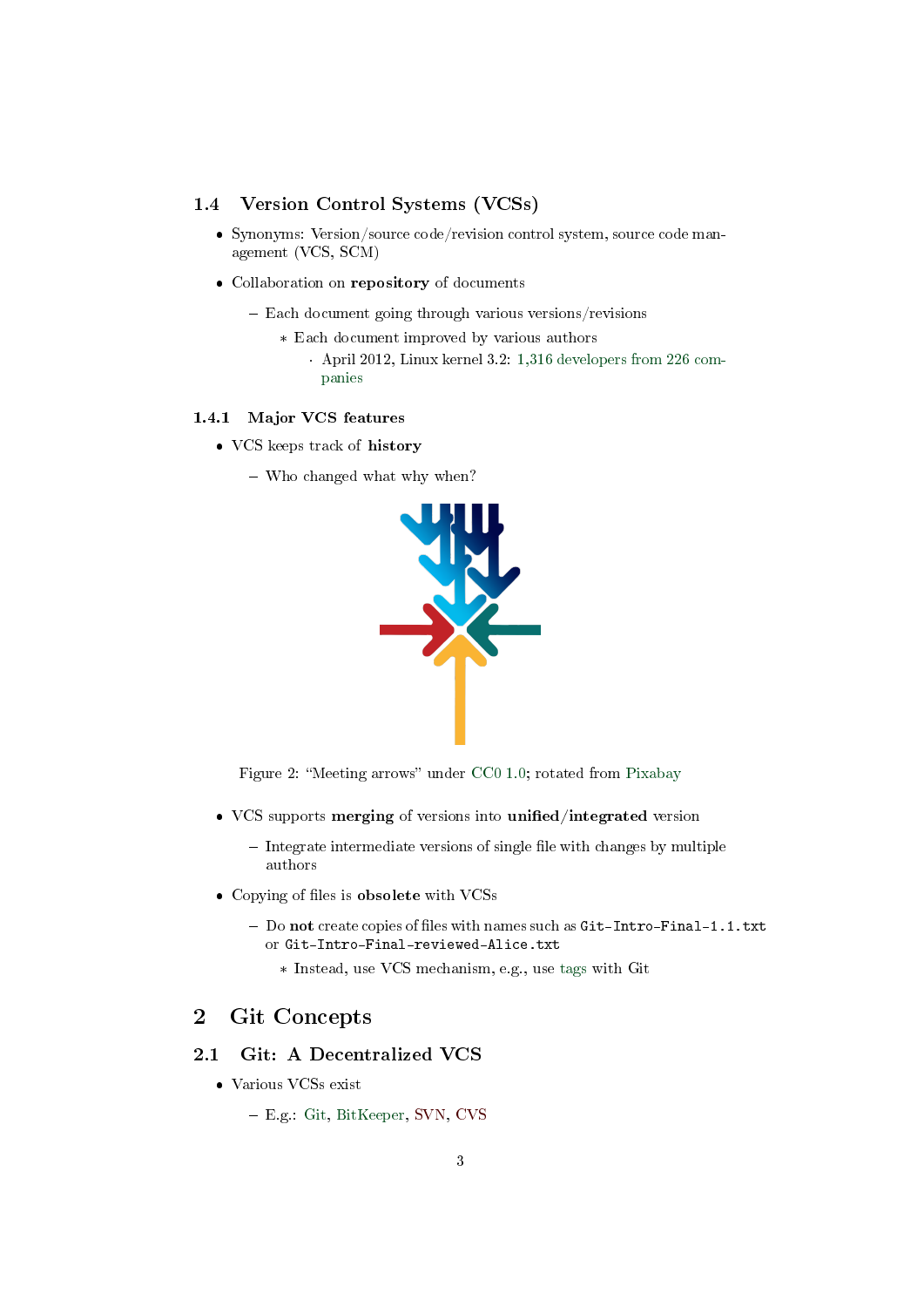- \* (Color code: decentralized, centralized)
- Git created by Linus Torvalds for the development of the [kernel Linux](https://www.kernel.org/)
	- Reference: [Pro Git book](https://git-scm.com/book/en/v2)



Figure 3: "Git Logo" by [Jason Long](https://twitter.com/jasonlong) under [CC BY 3.0;](https://creativecommons.org/licenses/by/3.0/) from [git-scm.com](https://git-scm.com/images/logos/downloads/Git-Logo-2Color.png)

- $-$  Git as example of [decentralized](https://en.wikipedia.org/wiki/Decentralization) VCS
	- \* Every author has own copy of all documents and their history
	- \* Supports offline work without server connectivity
		- · Of course, collaboration requires network connectivity
	- \* Distributed trust/control/visibility/surveillance

## 2.2 Key Terms: Fork, Commit, Push, Pull

Fork/clone repository: Create copy of repository



Figure 4: "Folder" under [CC0 1.0;](https://creativecommons.org/publicdomain/zero/1.0/) derived from [Pixabay](https://pixabay.com/en/folder-files-paper-office-document-303891/)

- Fork: Create copy within online Git platform
- Clone: Create copy of remote repository on your machine
- Commit (aka check-in)



Figure 5: "Folder" under [CC0 1.0;](https://creativecommons.org/publicdomain/zero/1.0/) derived from [Pixabay](https://pixabay.com/en/folder-files-paper-office-document-303891/)

- Make (some or all) changes permanent; announce them to version control system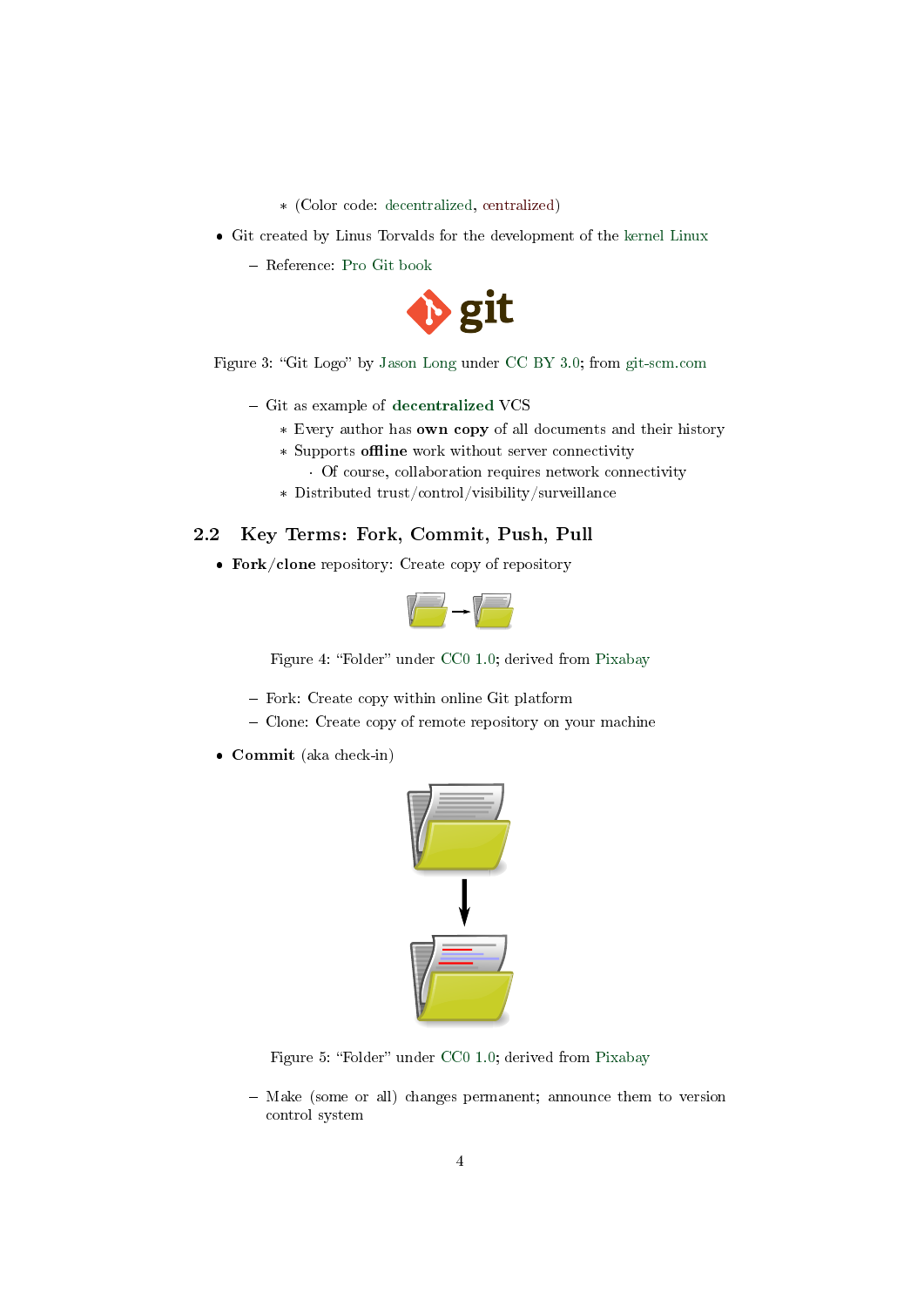- Push: Publish (some or all) commits to remote repository
	- \* Requires authorization
- Fetch (pull): Retrieve commits from remote repository (also merge them)

## 2.3 Key Terms: Branch, Merge

#### Branches



Figure 6: "Git Branches" by [Atlassian](https://www.atlassian.com/git/tutorials/comparing-workflows/gitflow-workflow) under [CC BY 2.5 Australia;](https://creativecommons.org/licenses/by/2.5/au/) dimension attributes added, from [Atlassian](https://www.atlassian.com/git/tutorials/comparing-workflows/gitflow-workflow)

- Alternative versions of documents, on which to commit
	- \* Without being disturbed by changes of others
	- \* Without disturbing others
		- · You can share your branches if you like, though
- Merge
	- Combine changes of one branch into another branch
		- \* May or may not need to resolve conflicts
- (Don't worry if this seems abstract, we'll try this out.)

#### 2.4 Git explained by Linus Torvalds

- [Video at archive.org](https://archive.org/details/LinusTorvaldsOnGittechTalk) (Tech Talk, 2007, by Google Talks under [CC BY-](http://creativecommons.org/licenses/by-nc-sa/3.0/)[NC-SA 3.0\)](http://creativecommons.org/licenses/by-nc-sa/3.0/)
	- Total length of 84 minutes, suggested viewing: 7:40 to 29:00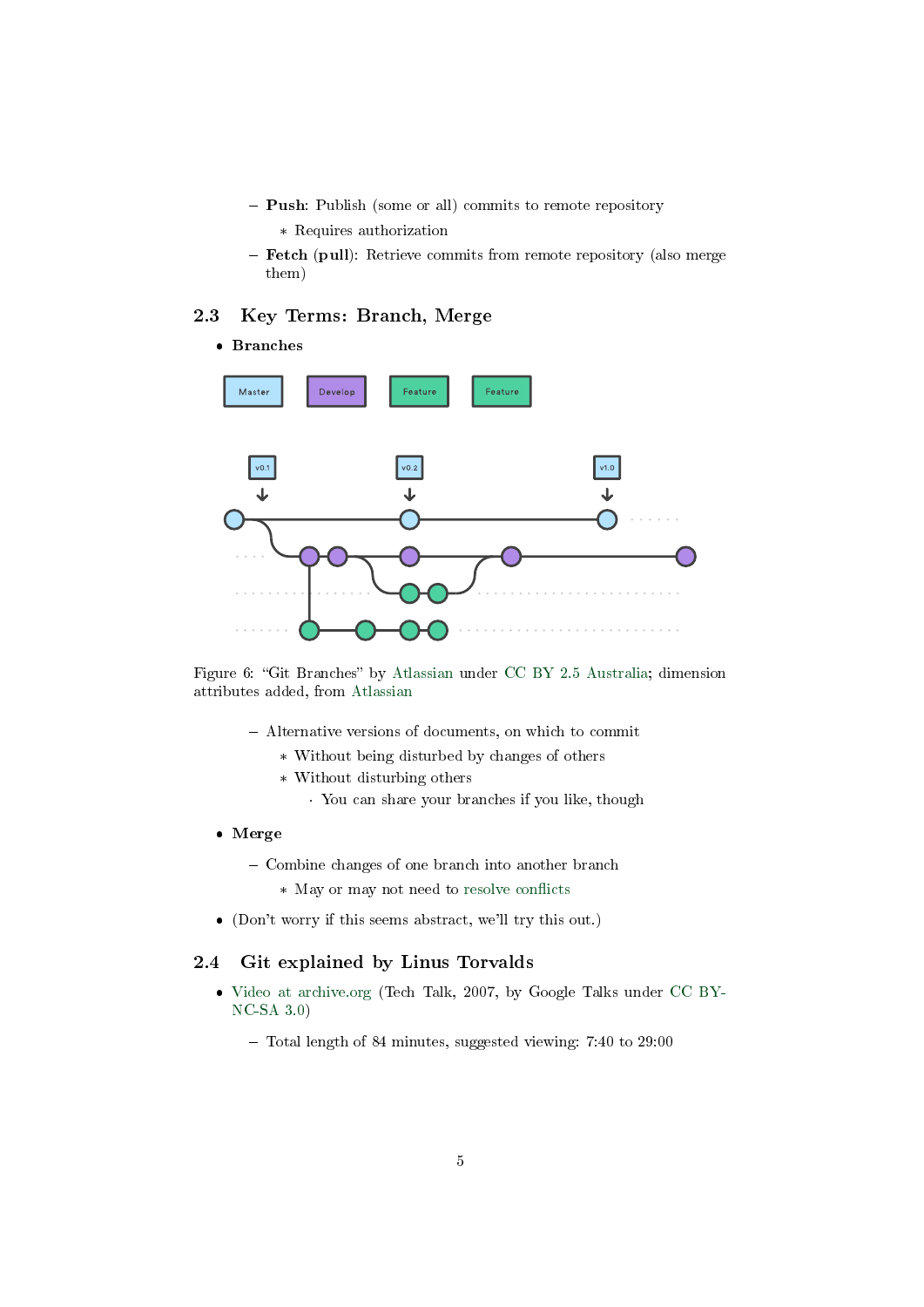#### 2.4.1 Review Questions

Prepare answers to the following questions

- What is the role of a VCS (or SCM, in Torvalds' terminology)?
- $\bullet$  What differences exist between decentralized and centralized VCSs?
	- By the way, Torvalds distinguishes centralized from distributed SCMs. I prefer "decentralized" over "distributed". You?

## 3 Git Basics

## 3.1 In-Browser Tutorial

- Some students recommended this tutorial to try out Git commands in browser: <https://learngitbranching.js.org/>
	- $-$  Several levels of the tutorial cover Git commands that appear on later slides
		- \* Tab "Main", Level "1: Introduction to Git Commits" introduces commit, branch, merge, rebase
		- \* Tab "Remote", Level "1: Clone Intro" introduces clone, fetch, pull, push

### 3.2 Getting Started

- [Quickstart for Git installation and setup for GitLab](#page-0-0)
- Really, please [install Git](https://git-scm.com/book/en/v2/Getting-Started-Installing-Git) now
- You may use Git without a server
	- $-$  Run git init in any directory
		- \* Keep track of your own files
	- $-$  By default, you work on the master branch
		- \* master is not more special than any other branch you may create

#### 3.3 Git with Remote Repositories

- Download files from public repository: clone
	- git clone https://gitlab.com/oer/cs/programming.git
		- \* Later on, git pull merges changes to bring your copy up to date
- Contribute to remote repository
	- Two variants described later on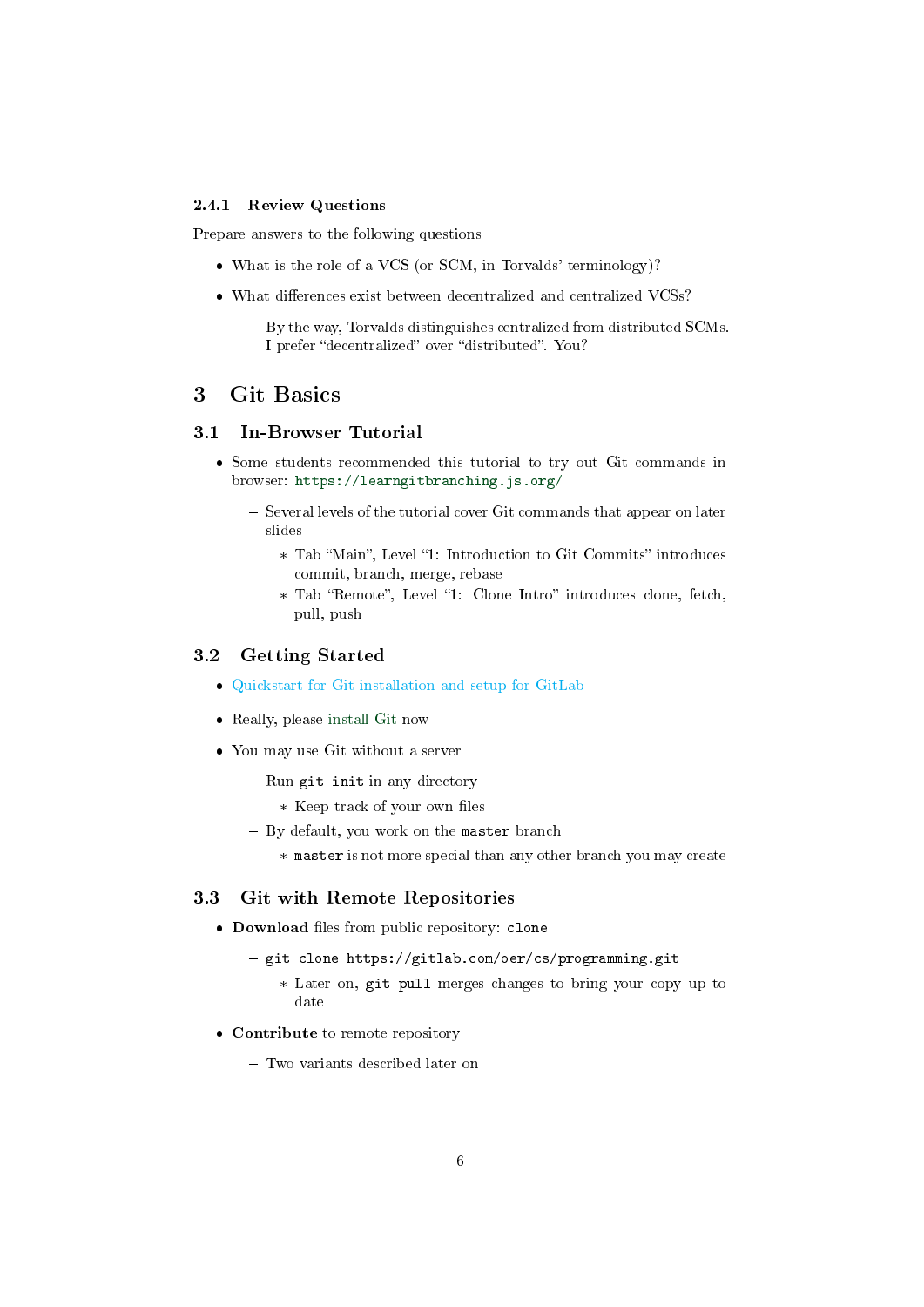#### 3.3.1 A quick check

#### 3.4 First Steps with Git

- Prerequisites (see [quickstart\)](#page-0-0)
	- You [installed Git](https://git-scm.com/book/en/v2/Getting-Started-Installing-Git)
	- You performed the [First-time Git setup](https://git-scm.com/book/en/v2/Getting-Started-First-Time-Git-Setup)
- $\bullet$  Part 0
	- Create repository or clone one
		- \* git clone https://gitlab.com/oer/cs/programming.git
		- \* Creates directory programming
			- · Change into that directory
				- · Note presence of "real" contents and of sub-directory .git (with Git meta-data)

#### 3.4.1 Part 1: Inspecting Status

- Execute git status
	- Output includes current branch (master) and potential changes
- Open some file in text editor and improve it
	- E.g., add something to Git-Introduction.org
- $\bullet$  Create a new file, say, test.txt
- Execute git status again
	- Output indicates
		- \* Git-Introduction.org as not staged and modified
		- \* test.txt as untracked
		- \* Also, follow-up commands are suggested
			- · git add to stage for commit
			- · git checkout to discard changes

#### 3.4.2 Part 2: Staging Changes

- Changes need to be staged before commit
	- $-$  git add is used for that purpose
	- Execute git add Git-Introduction.org
	- $-$  Execute git status
		- \* Output indicates Git-Introduction.org as to be committed and modified
- Modify Git-Introduction.org more
- Execute git status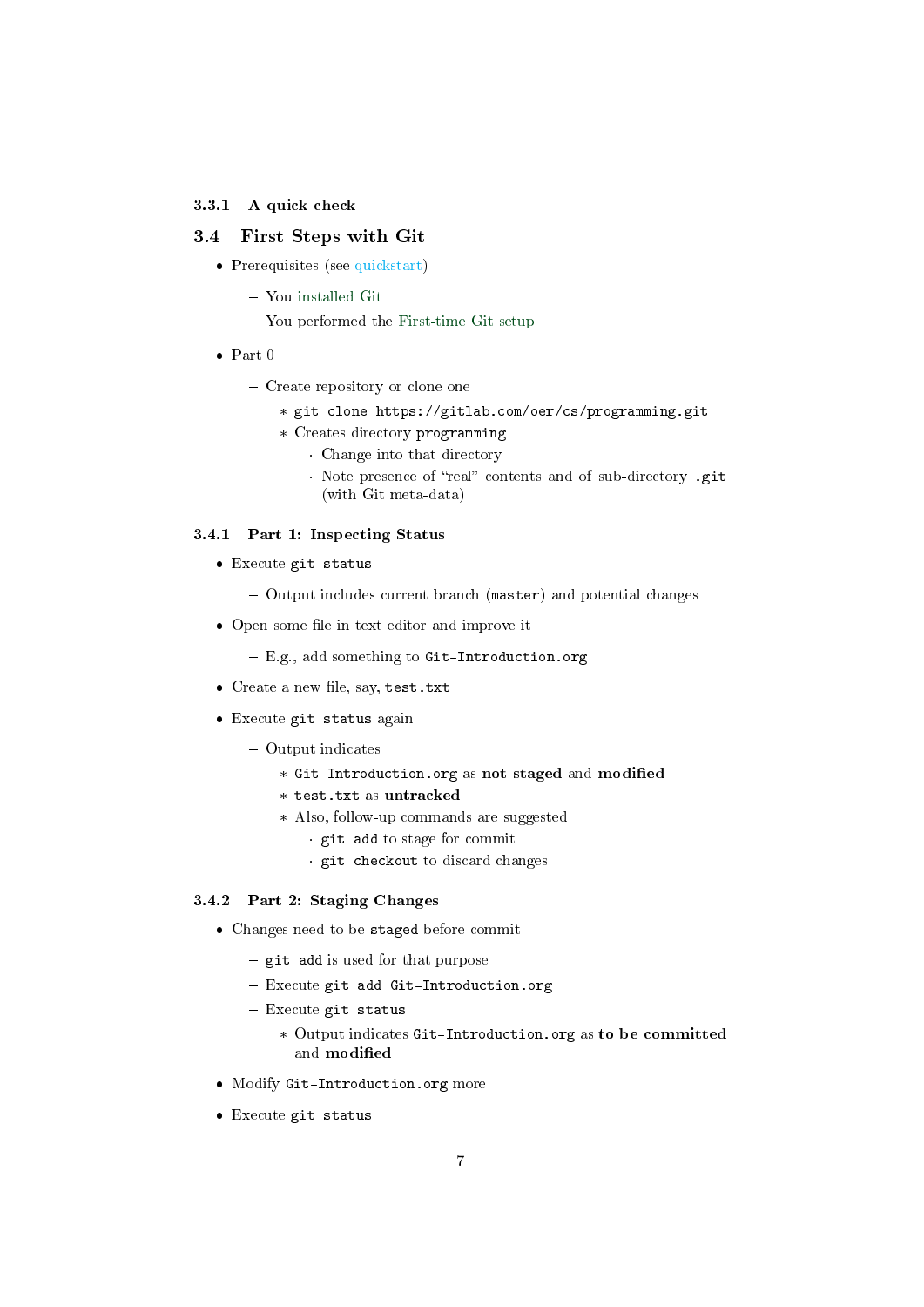- Output indicates Git-Introduction.org as
	- \* To be committed and modified
		- · Those are your changes added in Part 1
	- \* As well as not staged and modified
		- · Those are your changes of Part 2

#### 3.4.3 Part 3: Viewing Differences

- Execute git diff
	- Output shows changes that are not yet staged
		- \* Your changes of Part 2
- Execute git diff --cached
	- Output shows difference between staged changes and last committed version
- Execute git add Git-Introduction.org
- Execute both diff variants again
	- Lots of other variants exits
		- \* Execute git help diff
		- \* Similarly, help for other git commands is available

#### 3.4.4 Part 4: Committing Changes

- Commit (to be committed) changes
	- Execute git commit -m "<what was improved>"
		- \* Where <what was improved> should be meaningful text
		- \* [50 characters or less](https://chris.beams.io/posts/git-commit/)
- Execute git status
	- Output no longer mentions Git-Introduction.org
		- \* Up to date from Git's perspective
	- Output indicates that your branch advanced; git push suggested for follow-up
- Execute git log (press h for help, q to quit)
	- Output indicates commit history
	- Note your commit at top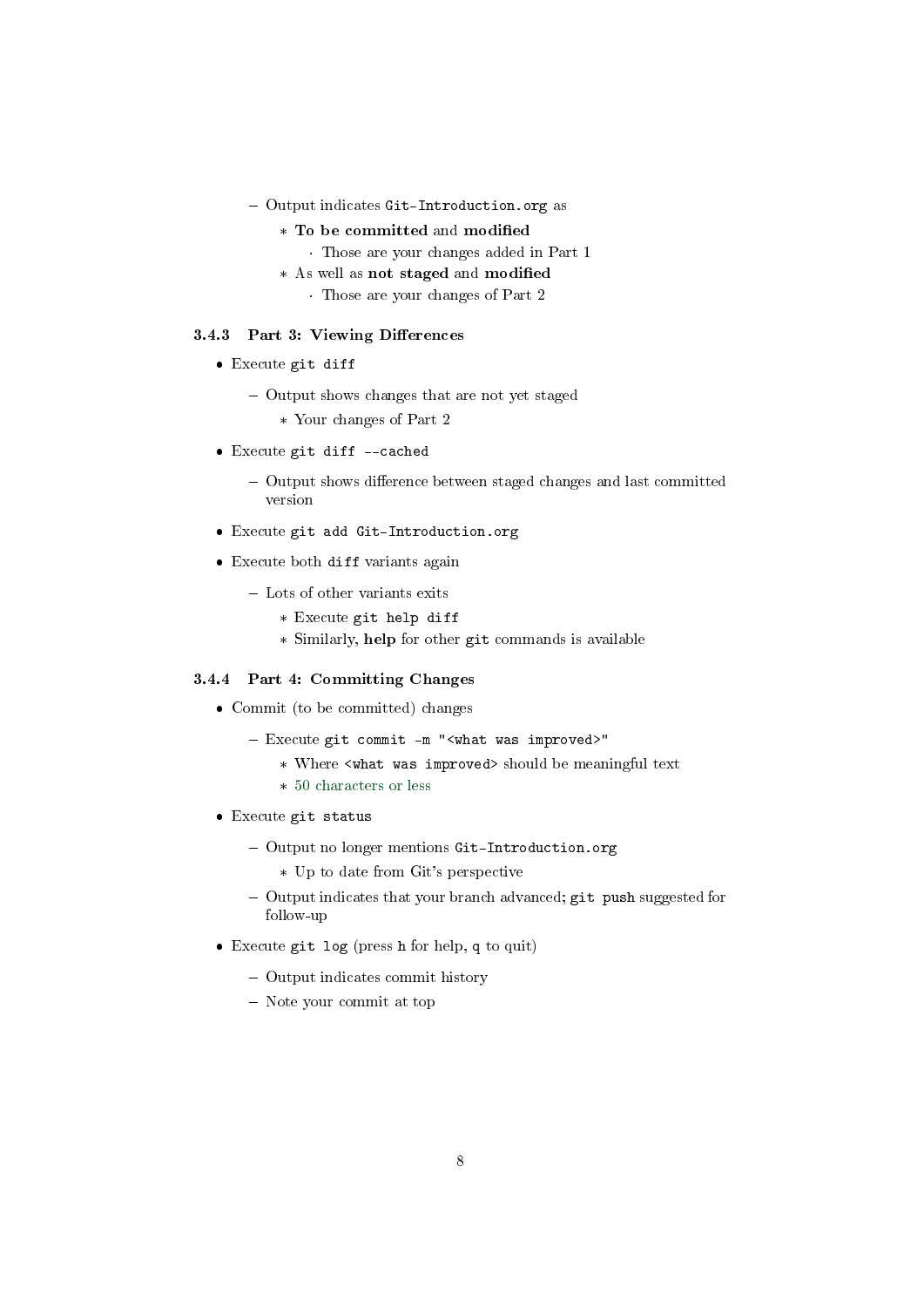#### 3.4.5 Part 5: Undoing Changes

- Undo premature commit that only exists locally
	- $-$  Execute git reset HEAD<sup> $\sim$ </sup>
		- \* (Don't do this for commits that exist in remote places)
	- $-$  Execute git status and git log
		- \* Note that state before commit is restored
		- \* May apply more changes, commit later
- Undo git add with git reset
	- Execute git add Git-Introduction.org
	- Execute git reset Git-Introduction.org
- Restore committed version
	- Execute git checkout -- <file>
	- Warning: Local changes are lost

#### 3.4.6 Part 6: Stashing Changes

- Save intermediate changes without commit
	- $-$  Execute git stash
		- \* If you performed git checkout ... on previous slide, change some file first
	- Execute git status and find yourself on previous commit
- Apply saved changes
	- Possibly on different branch or after git pull
	- Execute git stash apply
		- \* May lead to conflicts, to be resolved manually

#### 3.4.7 Part 7: Branching

- Work on different branch
	- $-$  E.g., introduce new feature, fix bug
	- Execute git checkout -b testbranch
		- \* Option -b: Create new branch and switch to it
	- Execute git status and find yourself on new branch
		- \* With uncommitted modifications from master
		- \* Change more, commit on branch
		- \* Later on, merge or rebase with master
	- $-$  Execute git checkout master and git checkout testbranch to switch branches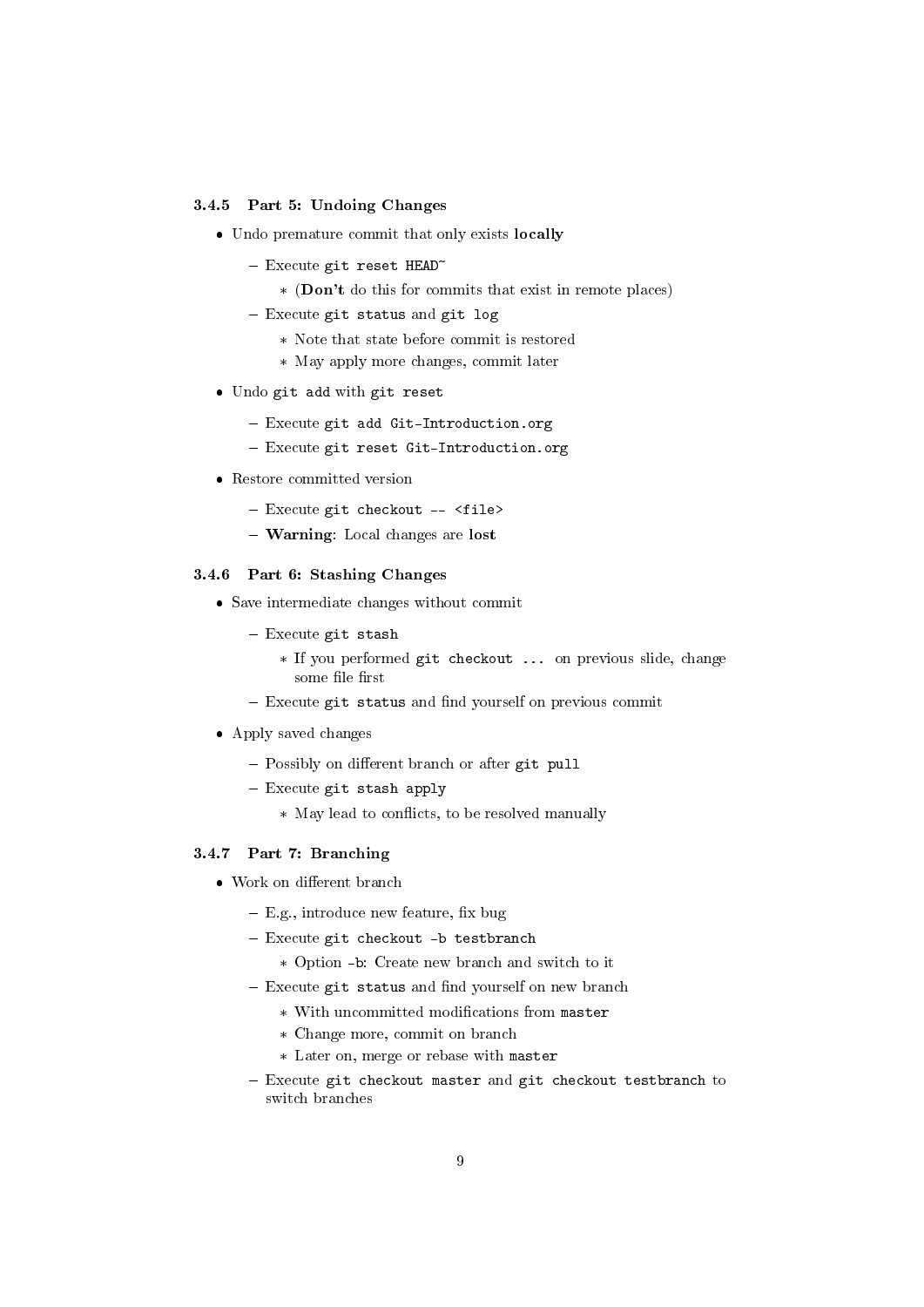#### 3.4.8 Remotes (1)

- Show remote repositories, whose changes you track:
	- git remote -v
		- \* By default, remote after git clone is called origin
		- \* No remote exists after git init
		- \* For a forked project, one usually adds an [upstream](https://www.atlassian.com/git/articles/git-forks-and-upstreams) remote (see next two slides)
- Contribute to project, two variants
	- 1. Operation push (requires permission)
		- You can push to your own projects
		- $E.g., push new branch to remote origin:$ 
			- \* git push -u origin testbranch
	- 2. Use merge/pull requests for other projects (next slide)

### 3.4.9 Remotes (2)

- Contribute to some project, the upstream [\(section in Pro Git\)](https://git-scm.com/book/en/v2/GitHub-Contributing-to-a-Project)
	- Projects follow different workflows; read contribution instructions  $first$
	- $-$  E.g., Feature Branch Workflow
		- \* Fork upstream project (in GUI)
			- · Which creates your own project
		- \* Clone it, full permissions on origin
		- \* Create branch for your improvements, commit, push branch to origin
		- \* In GUI, open merge request (GitLab) or pull request (GitHub) for branch
			- · If accepted, its changes usually go into upstream's master

#### 3.4.10 Remotes (3)

- If your merge request was merged upstream, maybe update your fork to mirror upstream' state
	- Goal: Update your master branch based on upstream's master branch
	- Approach
		- \* Set up source project as remote upstream:
			- · git remote add upstream <HTTPS-URL of source project>
		- \* Fetch and integrate state of upstream:
			- · git fetch upstream
			- · Integrate its master into your master, maybe with rebase:
			- · git checkout master
			- · git rebase upstream/master
		- \* Push updated master to your fork: git push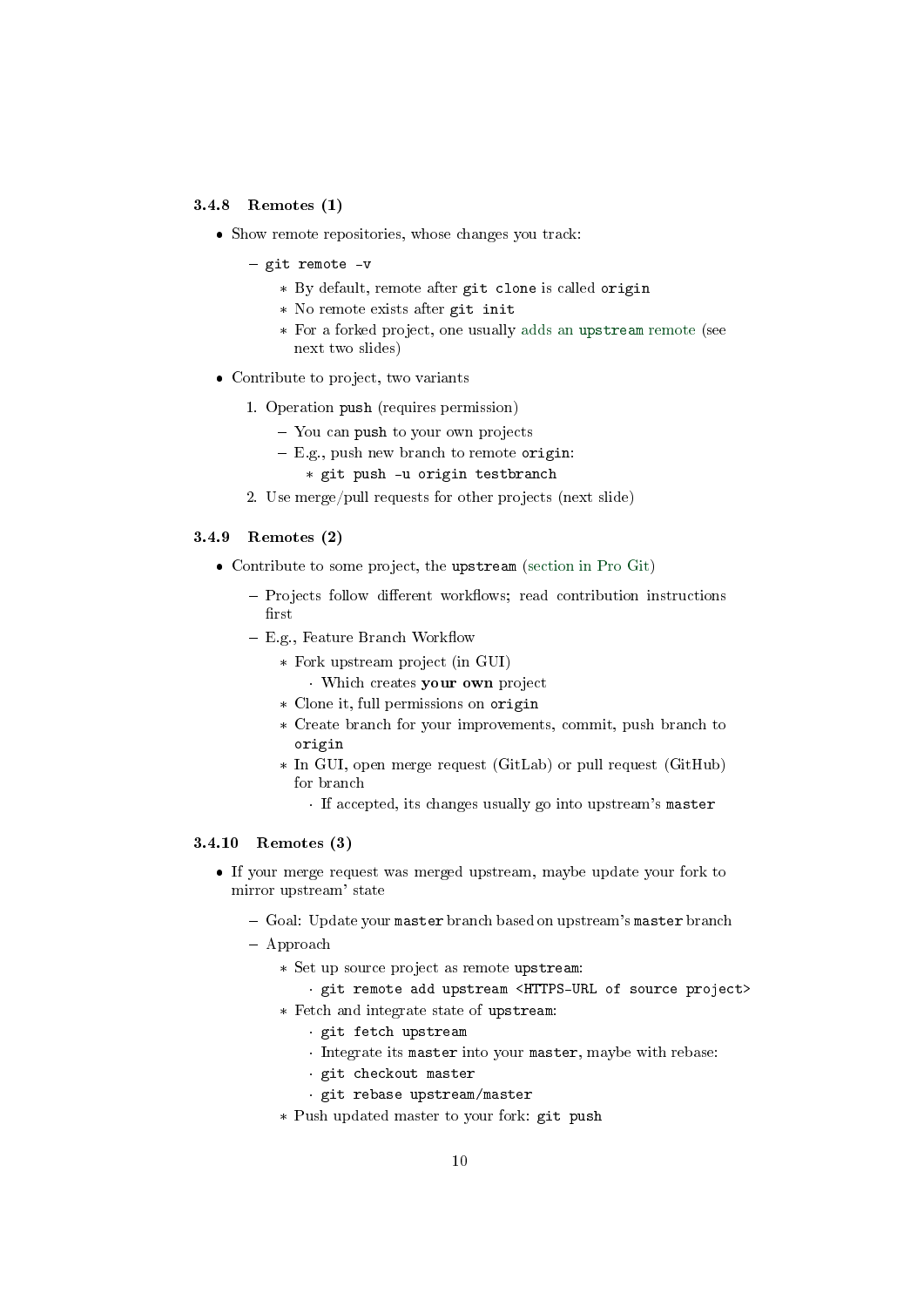#### 3.4.11 Review Questions

- As part of First Steps with Git, git status inspects repository, in particular file states
	- $R$  Recall that files may be untracked, if they are located inside a Git repository but not managed by Git
	- $-$  Other files may be called tracked
- Prepare answers to the following questions
	- $-$  Among the tracked files, which states can you identify from the demo? Which commands are presented to perform what state transitions?
	- $-$  Optional: Draw a diagram to visualize your findings

#### 3.5 Merge vs Rebase

- Commands merge and rebase both unify two branches
- $\bullet$  Illustrated subsequently
	- $-$  Same unified file contents in the end, but different views of history

#### 3.5.1 Merge vs Rebase (1)

 Suppose you created branch for new feature and committed on that branch; in the meantime, somebody else committed to master



Figure 7: "A forked commit history" by [Atlassian](https://www.atlassian.com/git/tutorials/merging-vs-rebasing) under [CC BY 2.5 Australia;](https://creativecommons.org/licenses/by/2.5/au/) from [Atlassian](https://www.atlassian.com/git/tutorials/merging-vs-rebasing)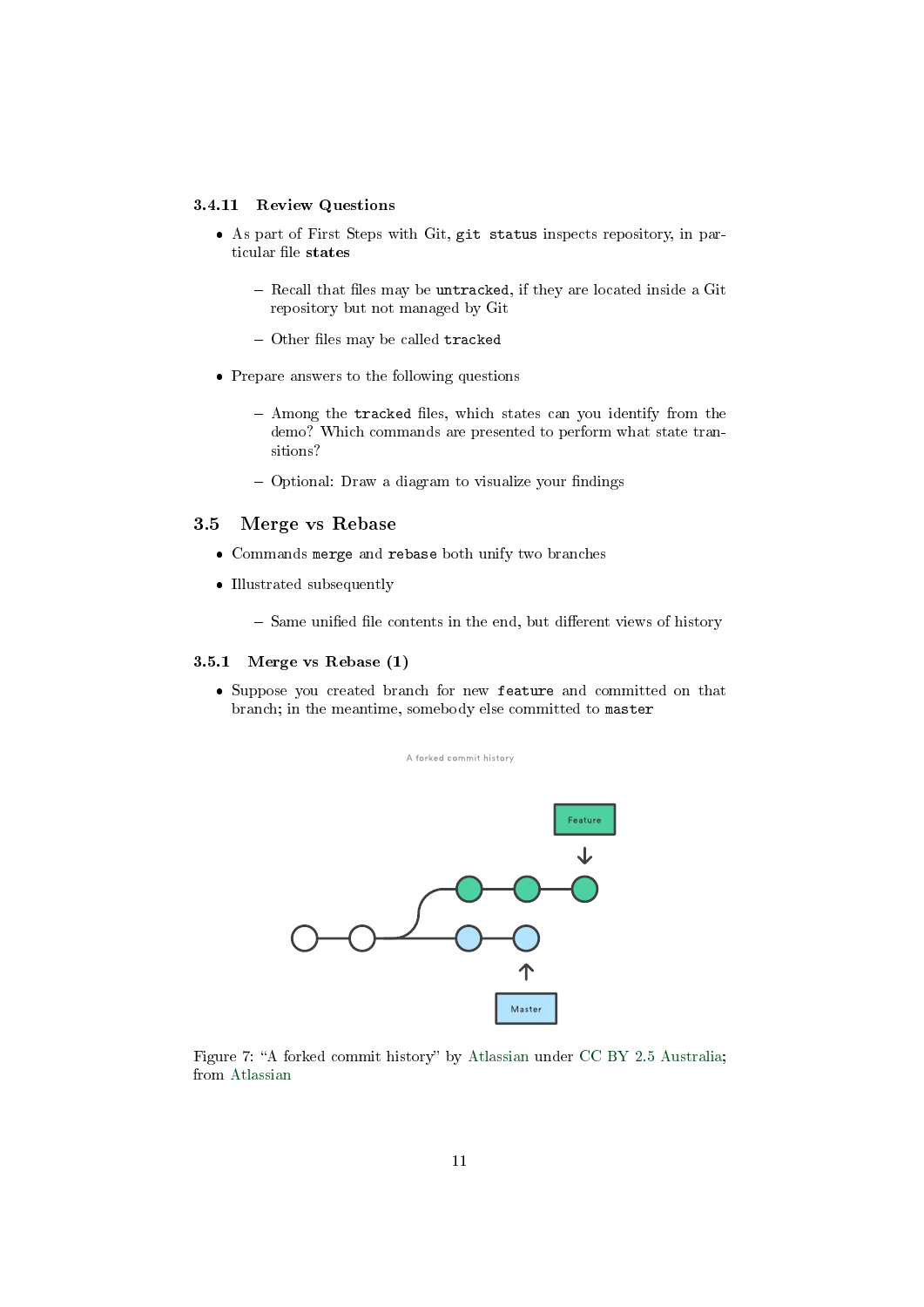### 3.5.2 Merge vs Rebase (2)

- Merge creates new commit to combine both branches
	- Including all commits
	- Keeping parallel history

Merging master into the feature branch





Figure 8: "Merging" by [Atlassian](https://www.atlassian.com/git/tutorials/merging-vs-rebasing) under [CC BY 2.5 Australia;](https://creativecommons.org/licenses/by/2.5/au/) from Atlassian

## 3.5.3 Merge vs Rebase (3)

- Rebase rewrites feature branch on master
	- Applies commits of feature on master
	- Cleaner end result, but branch's history lost/changed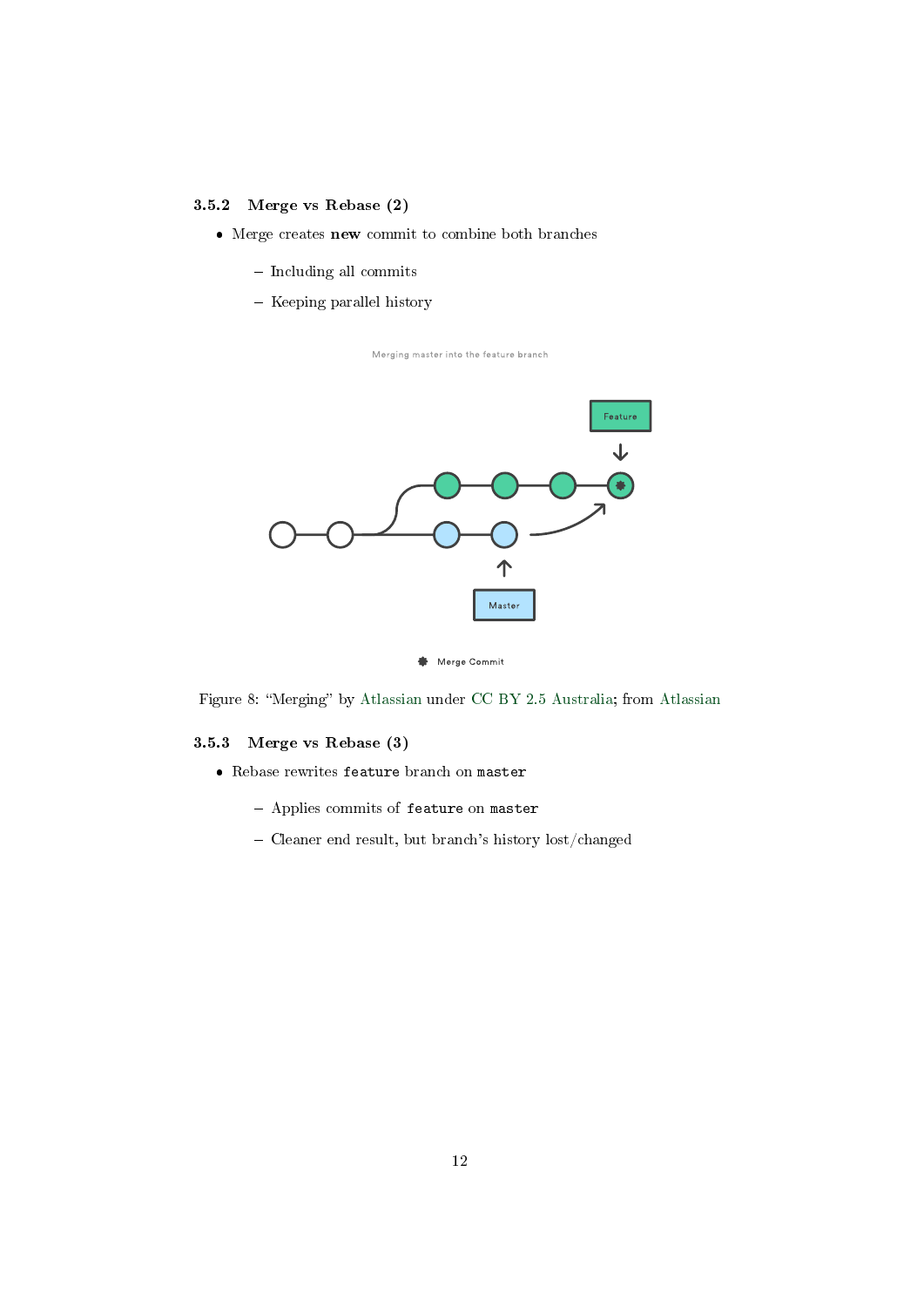Rebasing the feature branch onto master



Figure 9: "Rebasing" by [Atlassian](https://www.atlassian.com/git/tutorials/merging-vs-rebasing) under [CC BY 2.5 Australia;](https://creativecommons.org/licenses/by/2.5/au/) from Atlassian

#### 3.6 Git Workflows

- $\bullet$  For collaboration, team needs to agree on git workflow
	- [Several alternatives](https://www.atlassian.com/git/tutorials/comparing-workflows) exist
- $\bullet$  Feature Branch Workflow may be your starting point
	- Clone repository (maybe your forked version)
		- \* You need a repository to which you are allowed to push commits
	- Create separate branch for each independent contribution
		- \* E.g., bug fix, new feature, improved documentation
		- \* Enables independent work
	- $-$  Once done, push that branch, create pull/merge request, receive feedback
		- \* Pull/Merge request: special action asking maintainer to include your changes
		- \* Maintainer may merge branch into master

## 3.6.1 Sample Commands

```
git clone <project-URI>
# Then, later on retrieve latest changes:
git fetch origin
# See what to do, maybe pull when suggested in status output:
git status
```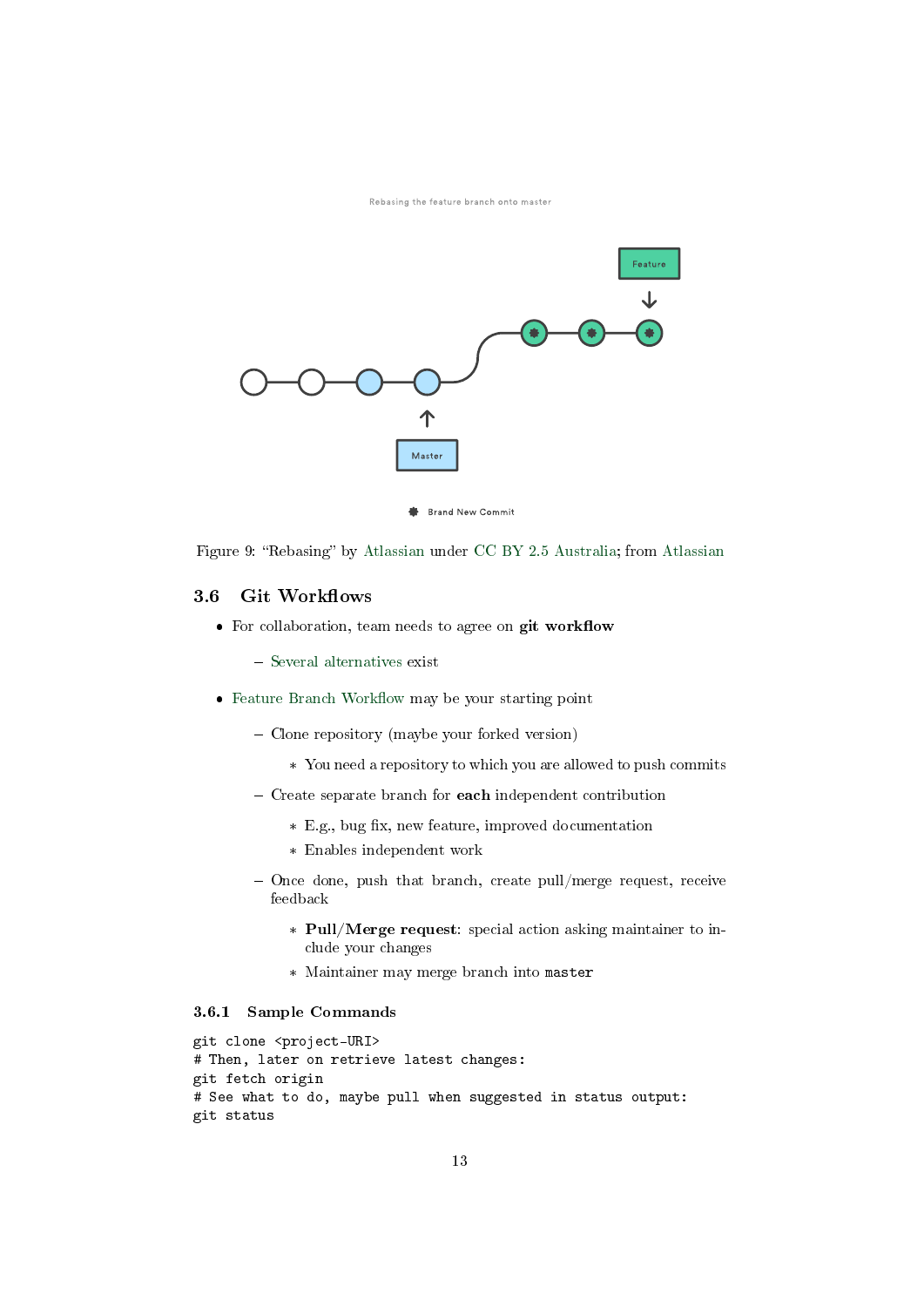git pull # Create new branch for your work and switch to it: git checkout -b nameForBranch # Modify/add files, commit (potentially often): git add newFile git commit -m "Describe change" # Push branch: git push -u origin nameForBranch # Ultimately, merge or rebase branch nameForBranch into branch master git checkout master git merge nameForBranch # If conflict, resolve as instructed by git, commit. Finally push: git push

## 4 GitLab

### 4.1 GitLab Overview

- Web platform for Git repositories
	- <https://about.gitlab.com/>
	- Free software, which you could run on your own server
- Manage Git repositories
	- Web GUI for forks, commits, pull requests, issues, and much more
	- Notifications for lots of events
		- \* Not enabled by default
	- So-called Continuous Integration (CI) runners to be executed upon commit
		- \* Based on Docker images
		- \* Build and test your project (build executables, test them, deploy them, generate documentation, presentations, etc.)

## 4.2 GitLab in Action

Exercise

## 5 Aside: Lightweight Markup Languages

## 5.1 Lightweight Markup

- $\bullet$  Markup: "Tags" for annotation in text, e.g., indicate sections and headings, emphasis, quotations, . . .
- [Lightweight markup](https://en.wikipedia.org/wiki/Lightweight_markup_language)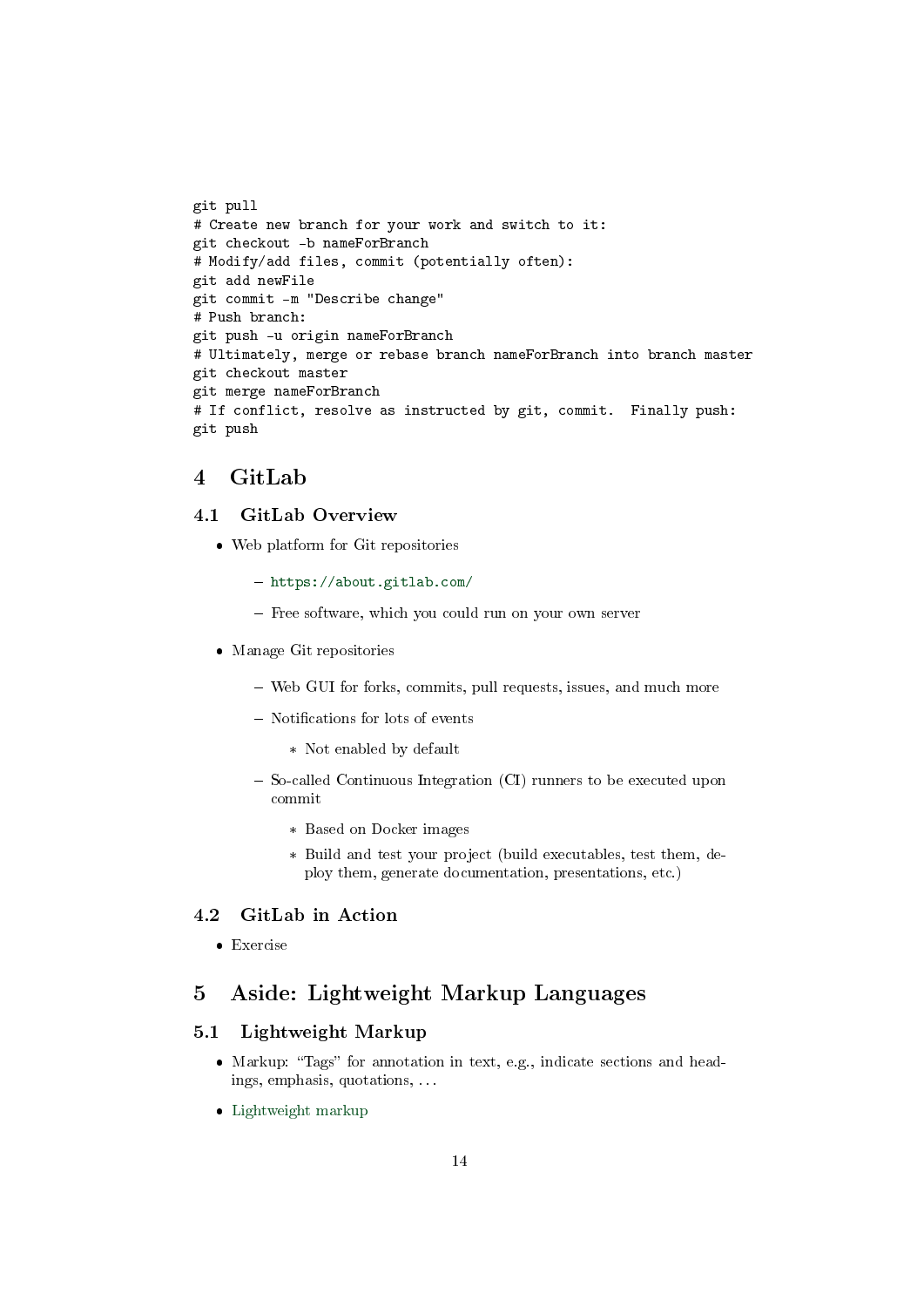- ASCII-only punctuation marks for "tags"
- $-$  Human readable, simple syntax, standard text editor sufficient to read/write
- Tool support
	- \* Comparison and merge, e.g., [three-way merge](https://en.wikipedia.org/wiki/Merge_(version_control)#Three-way_merge)
	- \* Conversion to target language (e.g. (X)HTML, PDF, EPUB, ODF)
		- · Wikis, blogs
		- · [pandoc](https://pandoc.org/) can convert between lots of languages

## 5.2 Markdown

- [Markdown:](https://en.wikipedia.org/wiki/Markdown) A lightweight markup language
- $\bullet$  Every Git repository should include a README file
	- What is the project about?
	- Typically, README.md in Markdown syntax
- Learning Markdown
	- [In-browser tutorial](https://www.markdowntutorial.com) (source code under [MIT License\)](https://github.com/gjtorikian/markdowntutorial.com/blob/master/LICENSE.txt)
	- [Cheatsheet](https://github.com/adam-p/markdown-here/wiki/Markdown-Cheatsheet) (under CC BY 3.0)

#### 5.3 Org Mode

- [Org mode:](https://orgmode.org/) Another lightweight markup language
	- My favorite one
- $\bullet$  For details see source file for this presentation as example

## 6 Conclusions

## 6.1 Summary

- VCSs enable collaboration on files
	- Source code, documentation, theses, presentations
- $\bullet$  Decentralized VCSs such as Git enable distributed, in particular offline, work
	- $-$  Keeping track of files' states
		- \* With support for subsequent merge of divergent versions
	- $-$  Workflows may prescribe use of branches for pull requests
- Documents with lightweight markup are particularly well-suited for Git management